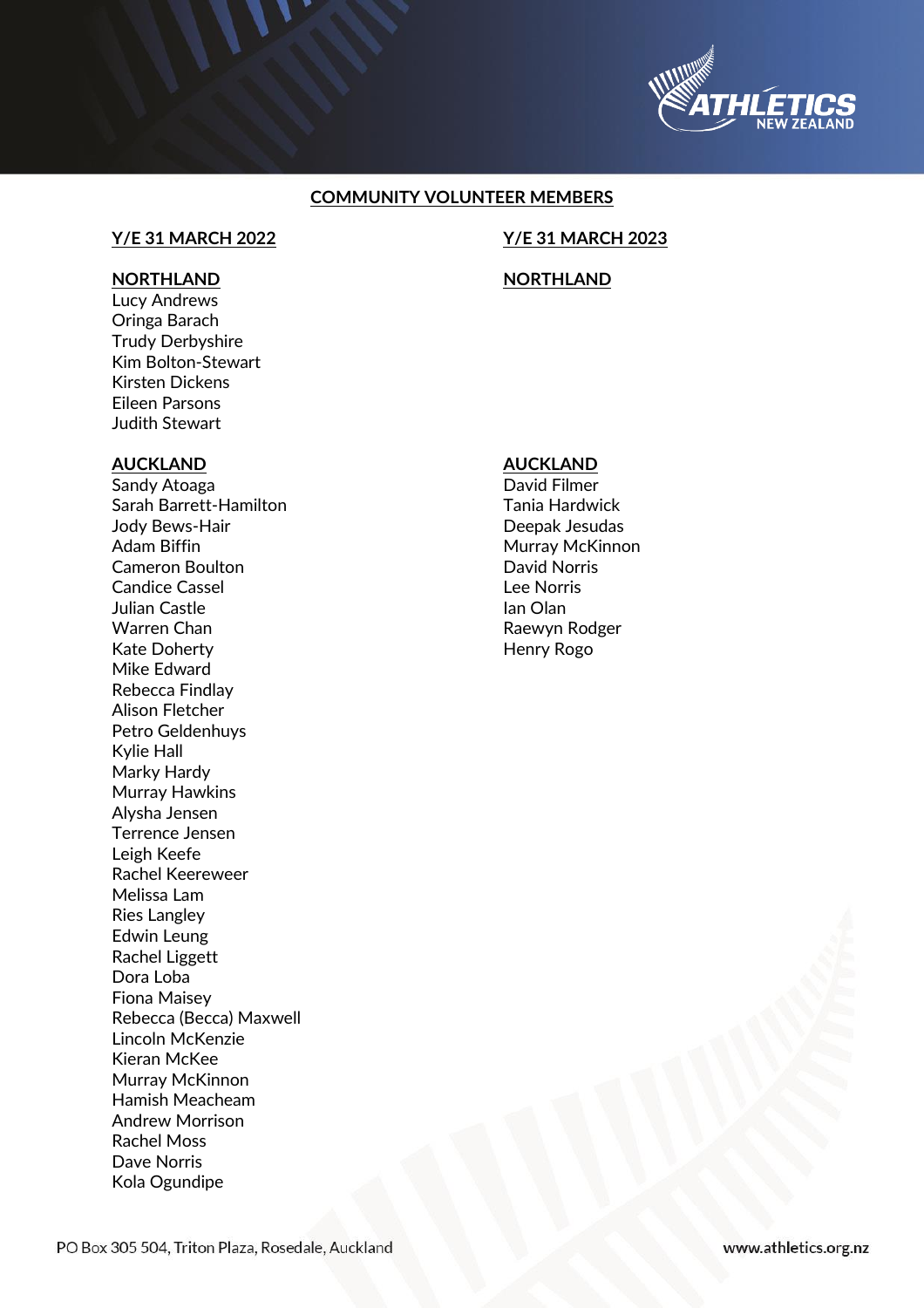

### **AUCKLAND AUCKLAND**

Ian Olan Dion O'Neale Rodney Oxford Nigel Pengelly Andrew Pirie Susan Potter Jane Powell Raewyn Rodger Stevie-Nikole Pure Lee Norris Judy Revel Jackie Richards Brent Robinson Kathryn Sands Solomona Siapo Eric Sila Greg Smith Yin Su Cameron Taylor Robert Taylor Dayna Ware Stephanie Wilson Ben Wright

Kelly Albrecht **Adele Baluskova** Katrina Anderson Dianne Gordon Charles Annals Jasyon Benge Bailey Cotton Peter Elley Joelene Elliot Kerry Elliot Wayne Fausett Tevita Finau Stacey Hepi Genevieve Macky Teresa Mumby Paulette Oldeman Kyra Ormsby Mariah Ririnui Natalie Ryan Erin Seager John Tylden Bruce Woods

### **WAIKATO BAY OF PLENTY WAIKATO BAY OF PLENTY**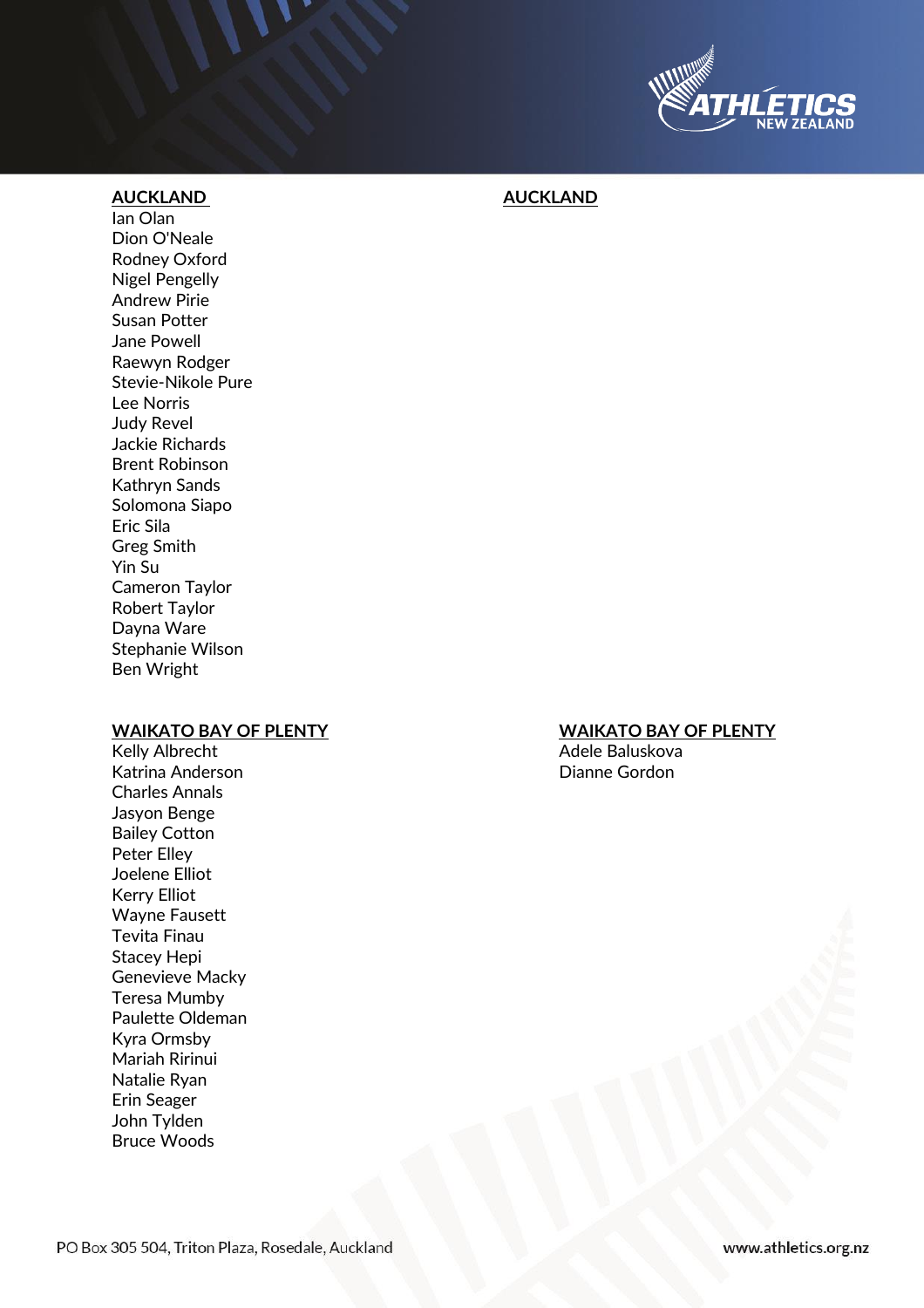

# **TARANAKI TARANAKI**

Eddie Brown **Lindsey MacPhail** Diedre Coogan Gosta Duncan Prudence Elemam Russell Guckert Dee Hockly Lindsey MacPhail Sandra Moratti Tracy O'Sullivan Kirsten Taylor

# Rachel Hulls **National Strutter Wayne Taylor** Stacey Lyford Gary Nairn Richard Rutherford Wayne Taylor Sue van Oeveren

Alan Adamson Vanessa Story Debra Arnold **Tracey Wilson** Roger Atkinson Laura Bennett Alastair Cadzow Anita Chan Leanne Crofskey Rua Crofskey Rangilique Laing Hayley Leckie Bruce Manninen Karen Manninen Ben Skudder Marajane Skudder Wendy Watts

### **WELLINGTON WELLINGTON**

Theresa Bartlett **Ross** Hanning Leanne Campbell Whetu Campbell Clare Curry Perry Dinnan Kent Favel

# **HAWKES BAY-GISBORNE HAWKES BAY-GISBORNE**

### **MANAWATU-WHANGANUI MANAWATU-WHANGANUI**

Anna Ashton **Amanda** Goldsmith Richard Baylis **Andrew Matsuoko-Webber** Andrew Matsuoko-Webber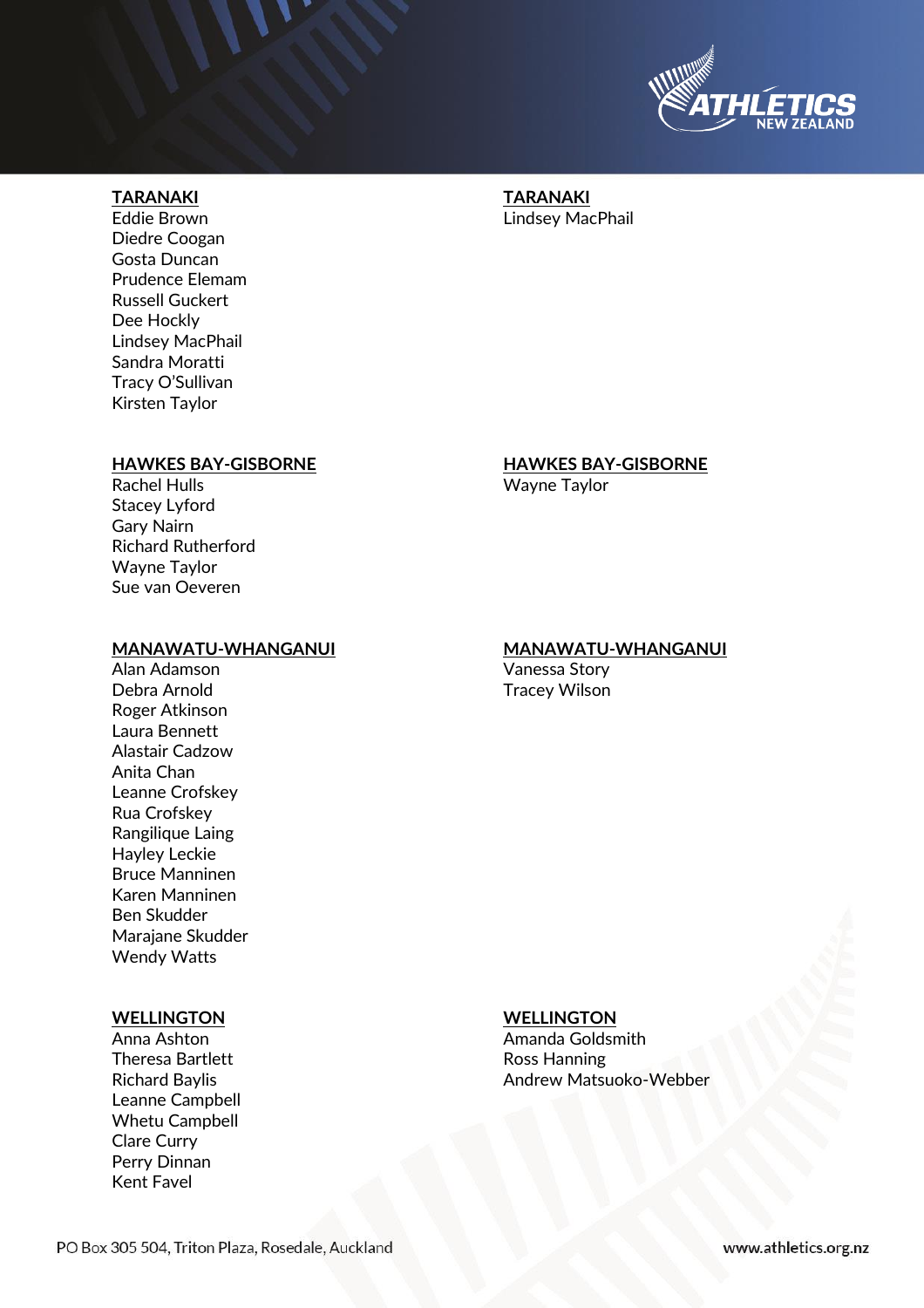

### **WELLINGTON WELLINGTON**

Ross Hanning Beverley Hodge Toni King Nathan Lewer Emma Mawby Patricia Raea Joseph Robins Catherine Rossiter -Stead Adam Sigley David Sim Bronwen Sola Thomas Waldrom Mark Waldron

Leah Cotton Brian Kemp Rebecca Leslie Vern Mardon Annika Pfitzinger Vanessa Tappenden Lindsay Tilbury Angela Whiti

### **CANTERBURY CANTERBURY**

Meg Battison **Meg Battison** Rebecca Burnham Noelia Beltran Jacqui Blakely **Daniel Reese** Charlotte Bowan Gitte Bronkhorst Vanessa Buchan Olivia Burnham Luis Eduardo Cabanillas Deza Paula Campbell Neroli Chant Teisha Cosgriff Mike Drury Don Garland Claire Gow Matt Grenfell Andrea Hall Mike Hende Scott Hoard Melody Hoglund Chris Hurring Sarah Hurring

### **TASMAN TASMAN**

Natasha Cropp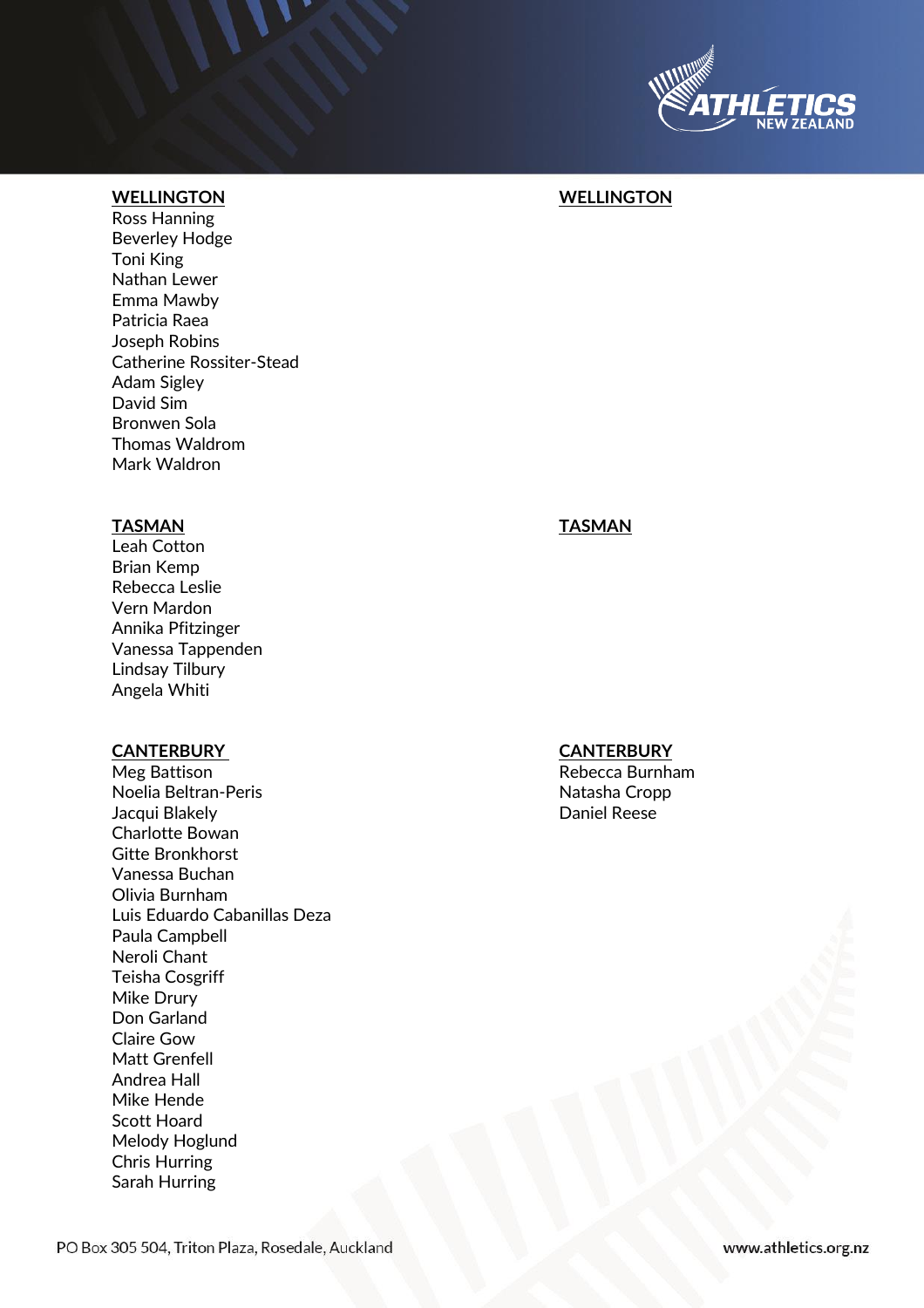

### **CANTERBURY**

Kylie John Jesse Kempf Gail Krsinic Amanda Landers Allison McCarthy Louise McKinlay Marilyn Morrison Deborah Murfin Tracey OReilly Dan Orr Jo O'Sullivan Denise Pawsey Emma Pawsey Alana Peck Fleur Pettengell Colin Prescott Erana Rattray Daniel Reese Siliva Romeoro Santa Eufemia Jerhime Sanders Martin Scott Jeganethiran Sellathurai Diane Smith Paul Spinks Katrina Taylor Rebecca Taylor Kyle Wightman Murray Wood Richard Young

### **OTAGO OTAGO**

Evelyn Armstrong **Evelyn Armstrong Robert Homan** Kelly Braithwaite **Australia Executes** Australia Julie Jamieson Alex Brown Russell Lund Noni Callander Paula Cotter Malcolm Duff Julia Eyles Claire Giles John Hollows Julie Jamieson Michael Jolly Russell Lund John (Stu) McCormack Michael Moffitt Alison Newall Gary Nichol